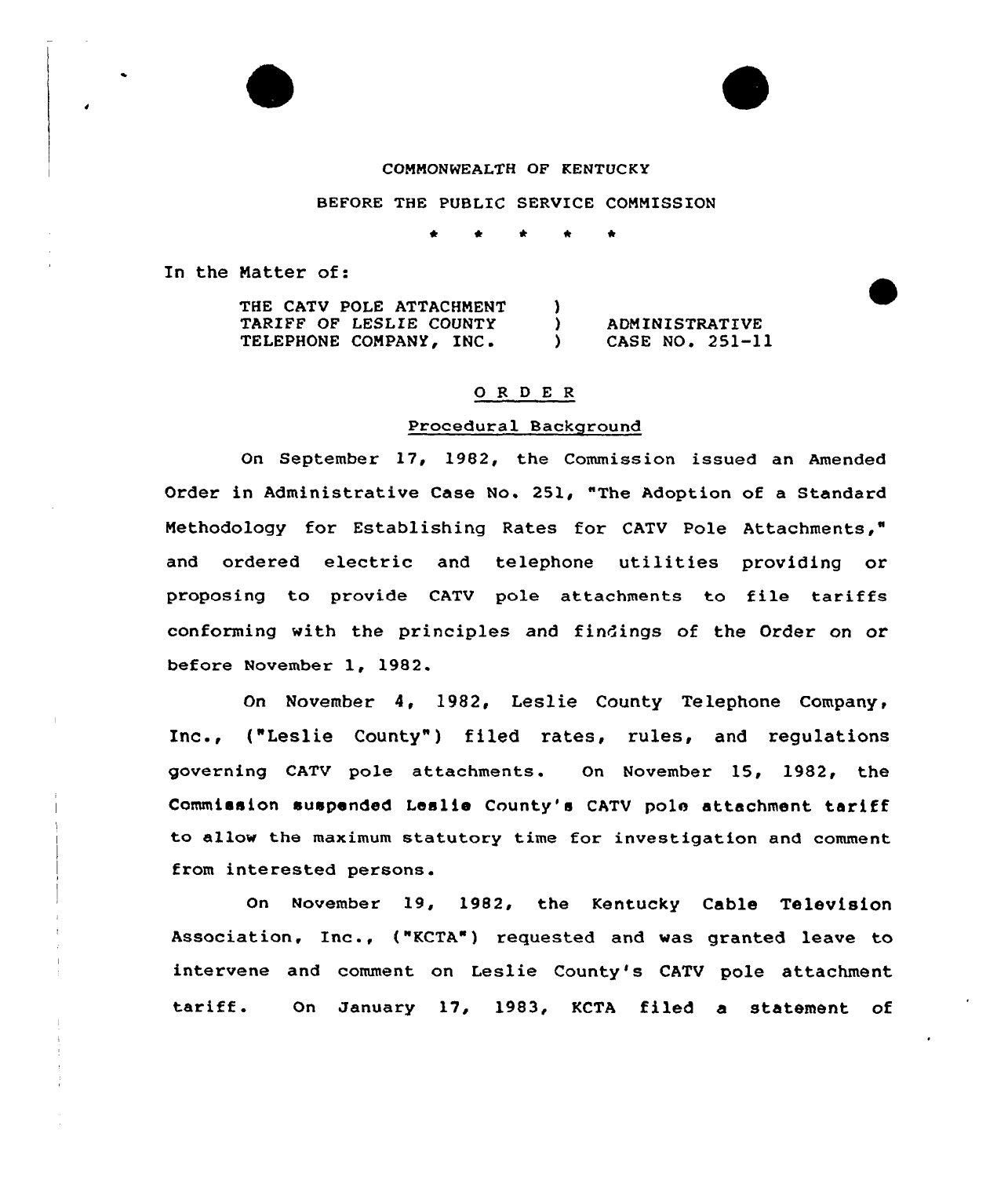objections to various CATV pole attachment tariffs, but made no specific objections in the case of Leslie County.

The Commission considers the matter of Leslie County's CATV pole attachment tariff submitted for final determination.

# Findings

The Commission, having considered the evidence of record and being advised, is of the opinion and finds that:

1. Leslie County's xules and regulations governing CATV pole attachments conform with the principles and findings of the Commission's Amended Ordex in Administrative Case No. 251, and should be approved.

2. Leslie County did not file a CATV conduit usage rate. The Commission advises Leslie County that in the event it provides or plans to provide CATV conduit space, it should file a CATV conduit usage rate, along with appropriate cost infoxmation.

3. Leslie County failed to provide sufficient information to verify its calculations of embedded pole cost. Therefore, Leslie County should file information from plant records or another reliable source showing the number of 30-foot, 35-foot, 40-foot, and 45-foot poles in service, and related pole investment. The information should be classified according to vintage year. Also, any discropancy between the total number of poles shown in the calculations of embedded pole cost and the total number of poles shown in the 1981 Annual Report should be explained.

 $\overline{2}$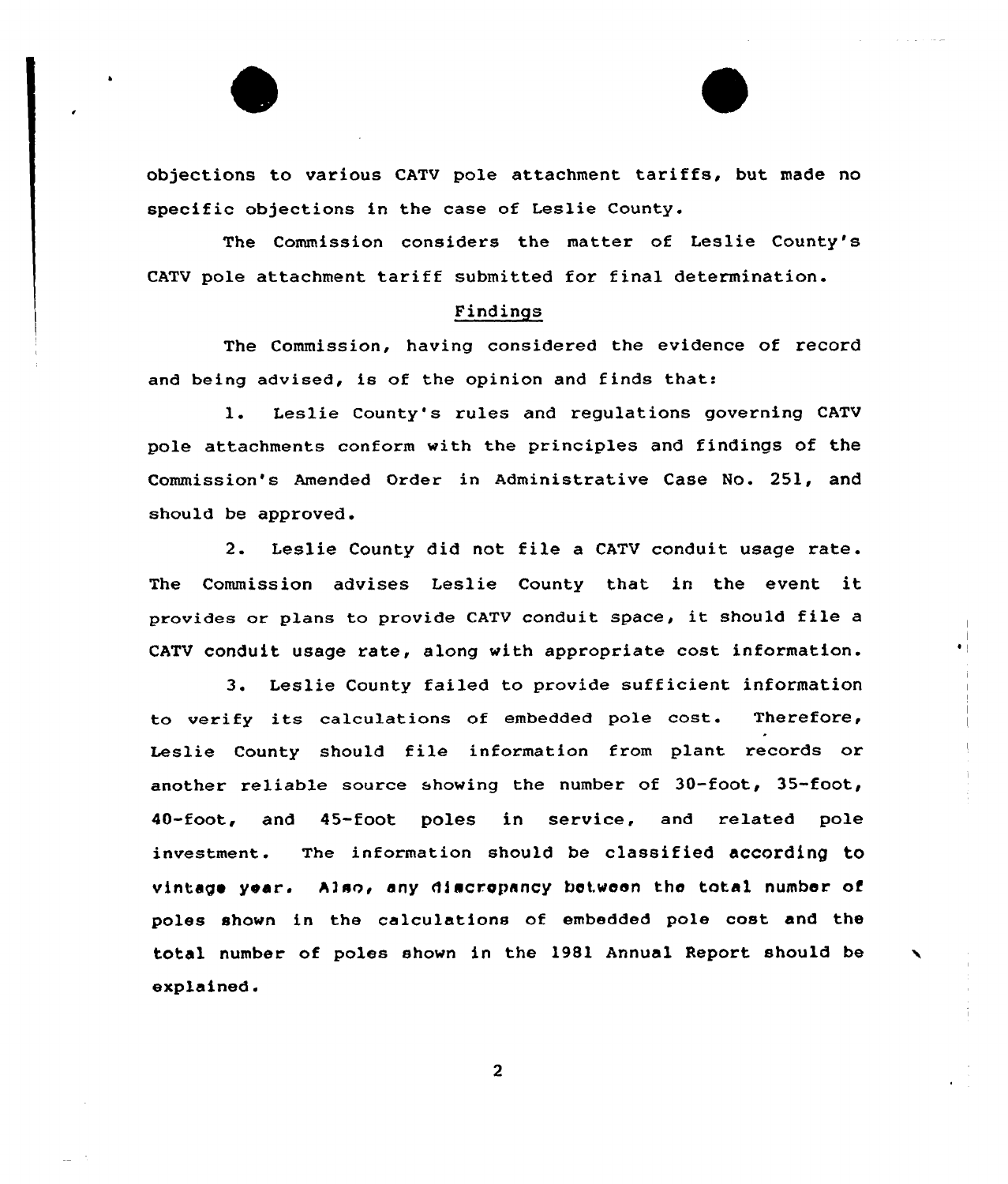4. Leslie county failed to provide sufficient information to verify its calculations of anchor cost. Therefore, Leslie County should file information from plant records or another suitable source shoving anchor cost, calculated in a manner consistent vith the Commission's Amended Order in Administrative Case No. 251.

5. Leslie County's calculation of its annual carrying charge should be modified as follows:

(a) The cost of money component should be deleted in lieu of a rate of return that includes the cost of debt.

(b) The taxes component should be 1.47 percent, as calculated fxom the 1981 Annual Report.

(c) The rate of return component should be 6.18 percent, which is 1.5 times Leslie County's cost of debt, as calculated from the 1981 Annual Report. The rate of return component should be based on the 1981 Annual Report because Leslie County has not had a rate case befoxe the Commission in the recent past in which a rate of return was authorized.

(d) The total annual carrying charge should be 21.16 percent, based on calculations from the 1981 Annual Report.

6. Leslie County should be allowed to substitute 1982 Annual Report information to adjust its annual carrying charge, if the information is available and filed with the Commission. Furthermore, any adjusted calculation of the annual carrying

 $\overline{\mathbf{3}}$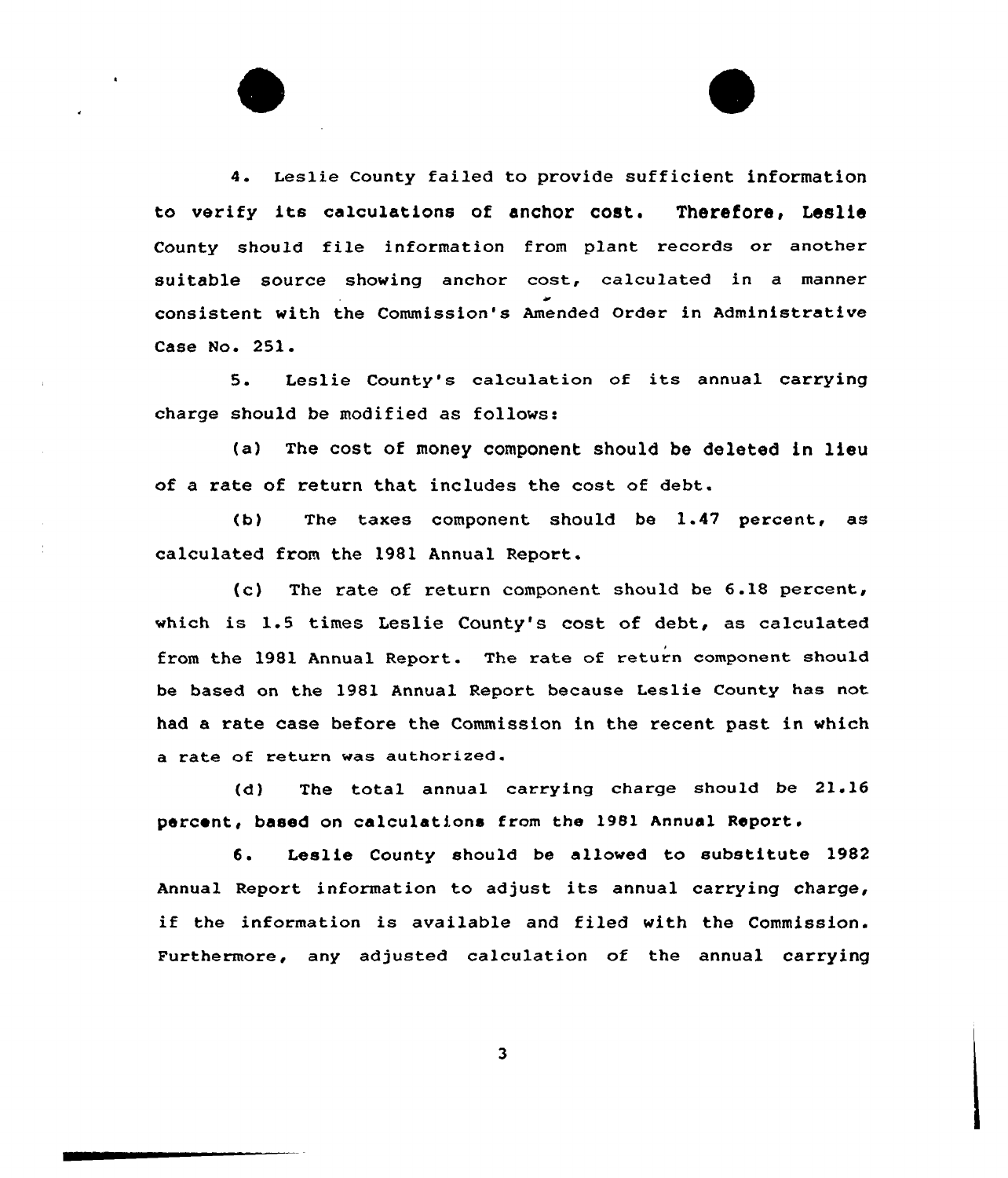



charge should be made as outlined in Attachment I to this Order, unless a specific deviation is requested and reasonable cause is demonstrated .

# Orders

IT IS THEREFORE ORDERED that Leslie County's CATV pole attachment tariff as filed with the Commission on November 4, 1982, be and it hereby is denied.

IT IS FURTHER ORDERED that Leslie County shall file revised rates, rules, and regulations governing CATV pole attachments with the Commission within 30 days from the date of this Order, and that the revised rates, rules and regulations shall conform with the findings of this Order.

IT IS FURTHER ORDERED that Leslie County shall file information as outlined in this Order concerning embedded pole cost at the same time it files its revised rates, rules, and regulations.

Done at Frankfort, Kentucky, this 31st day of March, l983.

PUBLIC SERVICE COMMISSION Chairman

Chairman

Comm I

hTTESTt

**Secretary**